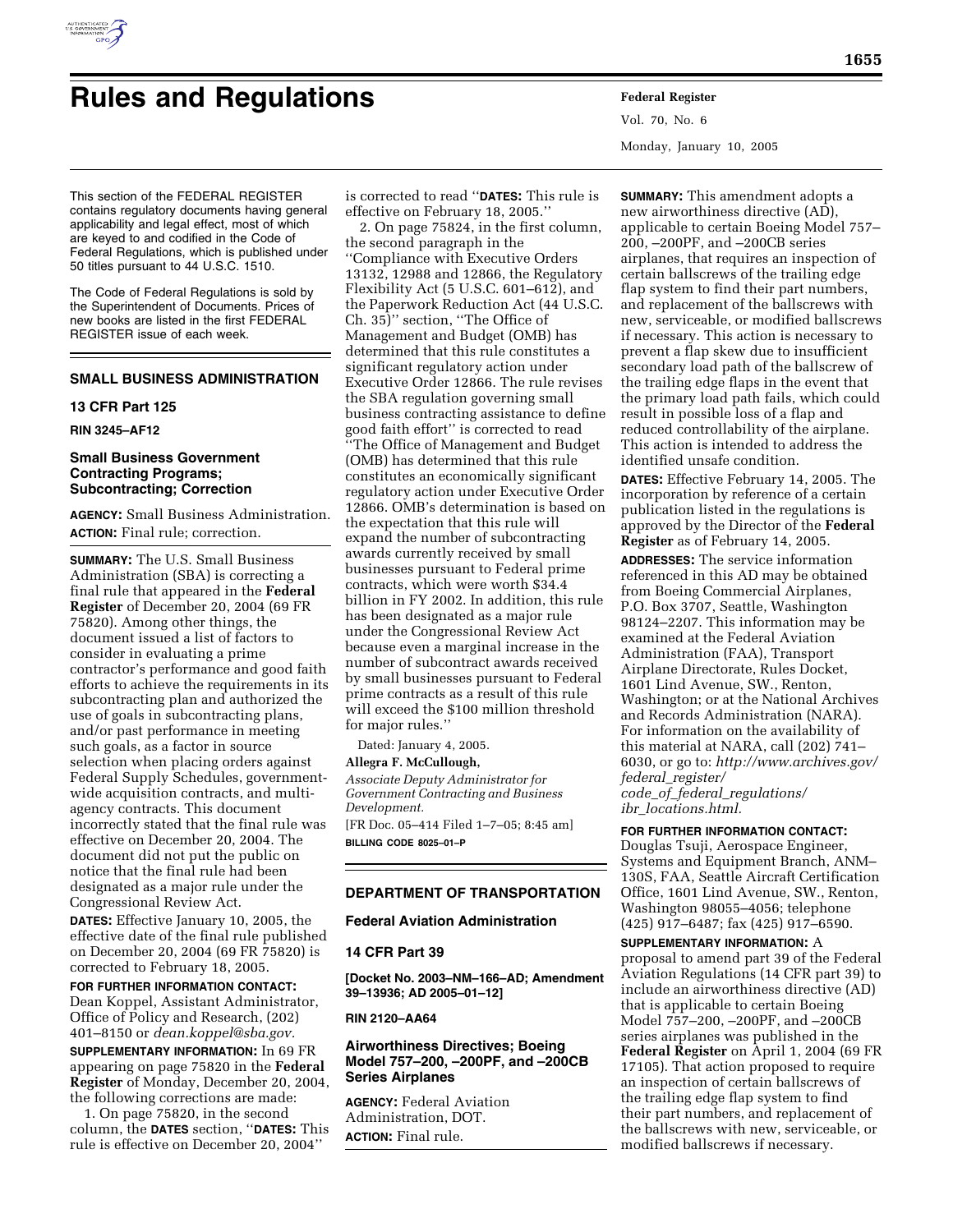#### **Comments**

Interested persons have been afforded an opportunity to participate in the making of this amendment. Due consideration has been given to the comments received.

# **Request To Delay Issuance of Final Rule**

One commenter requests that the FAA delay the issuance of the final rule until Boeing issues a service bulletin for relocating the rear spar air dam of the trailing edge (TE) from wing station (WS) 399 to WS 357, if we are planning to mandate the modification in another rulemaking action. The commenter states that this modification would move the air dam and the associated hydraulic, flight controls, and electrical systems inboard along the wing TE, which would mitigate collateral system damage in the event of a powered flap skew. The commenter also states that the Boeing service bulletin for this modification is expected to be released in the third quarter of 2004.

We do not agree with the request. We have determined that the modification described by the commenter addresses the result of a powered flap skew (i.e., potential collateral damage). The requirements of this AD address the potential cause of a flap skew (i.e., insufficient secondary load path of the ballscrew of the TE flaps in the event that the primary load path fails). It is this skew, which could adversely affect the controllability of the airplane, that needs to be corrected. In addition, the airplane manufacturer has not issued and we have not reviewed and approved the subject service bulletin. We do not consider it appropriate to delay the issuance of this final rule in light of the identified unsafe condition. When the service bulletin is issued, we will review it and may consider future rulemaking action. Therefore, no change to the final rule is necessary in this regard.

#### **Requests To Revise Compliance Times**

One commenter requests that, for operators having an overhaul requirement for a TE flap ballscrew in their maintenance schedule, the 36 month compliance time in the notice of proposed rulemaking (NPRM) for replacing any ballscrew having part number (P/N) S251N401–5 (Thomson Saginaw P/N 7820921) or S251N401–9 (Thomson Saginaw P/N 7821341) be revised to allow operators to either:

• Continue operation until the next unscheduled removal or scheduled overhaul, whichever occurs first; or

• Do the replacement at a later time, allowing them to continue operation until, for example, the next 4C–check.

The commenter states that its approved maintenance schedule requires overhaul of the TE flap ballscrews at 18,200 flight hours.

In line with the previous request, the same commenter also requests that we take into account recent installation of new or overhauled units. The commenter states that airplanes having ballscrews that have been installed recently (in a new or overhauled condition) will require replacement again soon. Also, these airplanes are subject to the same compliance time as airplanes having ballscrews that have been installed for many years.

In addition, three commenters request that the compliance time for the proposed inspection/replacement be extended for different reasons. Two commenters suggest that a compliance time of 48 months would coincide with the existing 24-month (or 6,000-flight hour/3,000 flight cycles, whichever occurs first) heavy maintenance schedule for Model 757 airplanes operated in a freighter configuration. One of the two commenters states that the 36-month compliance time would impose unnecessary economic and operational burdens by requiring airplanes to be routed as a ''special visit'' to a heavy maintenance facility to comply with the NPRM. This commenter also notes that recorded findings of a time-controlled functional check at 18,000 flight hours are well within the manufacturer's required limits, and that no removal of the ballscrews have occurred due to wear. Instead of a 48-month compliance time, one of the two commenters also suggest either:

• The later of: 36 months or  $(12,000)$ flight hours or 6,000 flight cycles, whichever occurs first); or

• 48 months or 12,000 flight hours or 6,000 flight cycles, whichever occurs first.

The third commenter states that the proposed compliance time will require as many as three full-ship sets of modified ballscrew assemblies each month. The increased demand by all operators for modified assemblies will make the ballscrew assembly modification turn-around time a critical factor for compliance. This commenter also notes that industry has not reported any occurrence of a flap skew condition as a result of a failed ballscrew assembly. For these reasons, the commenter suggests that the compliance time should be extended from 36 months to 48 months.

We partially agree with the requests. We do not agree that it is necessary to revise the compliance time for the required replacement to account for recent installation of new or overhauled units. The requirements of this AD address a design deficiency (i.e., insufficient secondary load path of the ballscrew of the TE flaps in the event that the primary load path fails). This deficiency is not dependant upon wear or usage of the ballscrew as suggested by a commenter. Therefore, how recently a ballscrew has been replaced is irrelevant to correcting the subject design deficiency, unless the ballscrew has the improved secondary load path.

We agree that the compliance times for both the inspection and replacement, if necessary, can be extended somewhat to coincide with regularly scheduled maintenance visits. We intended to require those actions at intervals that would coincide with regularly scheduled maintenance visits for the majority of the affected fleet, when the airplanes would be located at a base where special equipment and trained personnel would be readily available, if necessary. However, accomplishing the required actions at the next 4C-check may, for some operators, significantly increase time and affect the probability of a ballscrew failure. Therefore, we have determined that extending the compliance times from the proposed 36 months to 48 months will provide an acceptable level of safety. Paragraph (a) of the final rule has been revised accordingly.

#### **Requests To Revise Service Bulletins**

One commenter requests that the wording of Boeing Alert Service Bulletin 757–27A0139, dated June 16, 2003 (cited in the NPRM as the appropriate source of service information for accomplishing the proposed inspection and replacement if necessary) be consistent with the NPRM. The commenter states that in several locations of the Accomplishment Instructions of the service bulletin, including Figure 1, it states to examine the ballscrews for its P/N, and if the P/N is either S251N401– 5 or –9 (i.e., a pre-modified ballscrew), the ballscrew must be replaced. The commenter notes that the NPRM requires inspection and replacement, if necessary, within 36 months after the effective date of the AD. The service bulletin recommends the replacement with no allowance for time after the premodified unit has been found. The commenter contends that the service bulletin is very restrictive and difficult to adhere to. The commenter sent its request to Boeing too.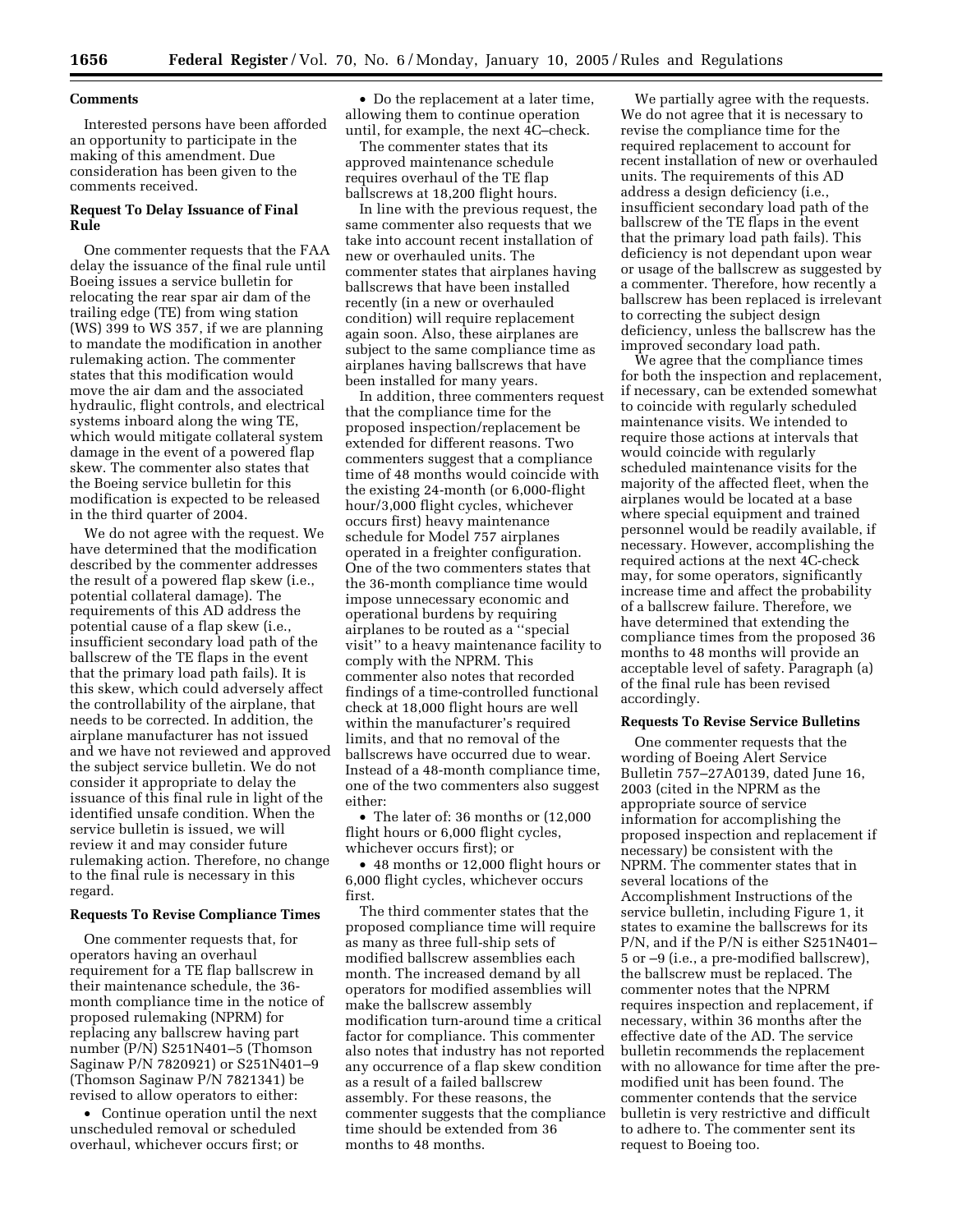Boeing responded to the commenter by stating, ''The compliance statement in the bulletin advises, 'Boeing recommends that operators do the inspection and possible replacement given in this service bulletin in three years or less from the date on this service bulletin.' The intent means that as long as both conditions (inspection AND replacement) are satisfied with the three year window, operators are compliant.''

Because paragraph 1.E., ''Compliance'' of Boeing Alert Service Bulletin 757–27A0139 recommends a compliance time of 36 months for accomplishing both the inspection and replacement, if necessary, we infer that the commenter is requesting that we ask Boeing to specifically revise the ''Accomplishment Instructions'' of that service bulletin to include compliance times. We do not agree. Although the recommended compliance times are not cited in the Accomplishment Instructions of the referenced service bulletin, they are clearly cited in paragraph 1.E, "Compliance," as noted in Boeing's response discussed earlier. The wording of paragraph (a) of this AD is also clear that both the required inspection and the replacement, if necessary, must be done within 36 months after the effective date of this AD. When there are differences between an AD and the referenced service bulletin, the AD prevails. Therefore, we do not find it necessary to require Boeing to include compliance times in the Accomplishment Instructions of the referenced service bulletin.

One commenter requests that Thomson Saginaw Ball Screw Component Maintenance Manual (CMM) 27–51–20, dated November 15, 1998, be revised before issuance of the final rule to reflect the full intent of the part modification driven by Thomson Saginaw Service Bulletin 7900897, Revision C, included by reference in Boeing Alert Service Bulletin 757– 27A0139. The commenter notes that, while the NPRM does not provide direct reference to Thomson Saginaw Service Bulletin 7900897, nor the CMM 27–51– 20, it would require certain ballscrew assemblies to be replaced with new, serviceable, or modified ballscrews in accordance with Boeing Alert Service Bulletin 757–27A0139. The commenter further notes that Boeing Alert Service Bulletin 757–27A0139 recommends that the identified ballscrews be changed in accordance with the Thomson Saginaw service bulletin, which is written for accomplishment in conjunction with CMM 27–51–20.

The commenter states that, after initial modification, future component

maintenance in accordance with CMM 27–51–20 could result in an old ball nut installation, thereby de-modifying the unit from the intent of the Thomson Saginaw service bulletin. The commenter believes that this demodification could raise a question of compliance with the intent of the NPRM if the CMM is not revised to reflect the intent of the service bulletin changes.

We partially agree with the commenter's request. We agree that it is possible to install an un-modified ball nut having P/N 7820679 into a previously modified ballscrew, because CMM 27–51–20 does not distinguish between a modified and unmodified ball nut. However, we disagree with the commenter that it is necessary to delay issuance of this final rule until CMM 27–51–20 is revised, or that a revision to the CMM is necessary. All ball nuts have a nameplate that has the P/N of the ballscrew on it. The nameplate of older, unmodified ball nuts has either P/N S251N401–5 or –9 on it. As of the effective date of this AD, paragraph (b) of the AD prohibits installation of any ballscrew having P/N S251N401–5 or –9, on any airplane. We have determined that the requirements of this AD adequately address the identified unsafe condition. No change to the final rule is necessary in this regard.

# **Request To Deviate From Service Bulletin**

One commenter requests that paragraph (a) of the NPRM be revised to deviate from the referenced service bulletin (i.e., Boeing Alert Service Bulletin 757–27A0139) by allowing the proposed inspection without removal of the aft fairing from the flap track as is currently specified in the service bulletin. The commenter notes that the service bulletin recommends accomplishing the removal in accordance with Boeing 767 Airplane Maintenance Manual (AMM) 27–51–31/ 201. The commenter states that the P/N on the subject ballscrews is located on a data plate that is fastened to the ball nut in a predetermined location as part of the component assembly. This location for the part identification is readily visible with the ballscrew assembly installed on the airplane without removal of the aft flap fairing. The commenter believes its suggestion would prevent unnecessary access and subsequent reinstallation and testing in the event the parts are not those that require replacement according to the AD.

We agree with the commenter that paragraph (a) should be clarified. Our intent was that the required inspection determine the P/Ns of the ballscrews,

not the manner in which the P/Ns are identified. Therefore, the inspection required by paragraph (a) of this final rule does not have to be done in accordance Boeing Alert Service Bulletin 757–27A0139. We have revised paragraph (a) of the final rule accordingly.

#### **Request To Clarify Terminating Action**

To prevent any confusion about the terminating action, one commenter requests that paragraph (a) of the NPRM be clarified to indicate that accomplishing the actions specified in Boeing Alert Service Bulletin 757– 27A0139 terminates the NPRM.

We do not agree. The replacement in paragraph (a) of this AD is only required if the P/N of the ballscrew is S251N401– 5 (Thomson Saginaw P/N 7820921) or S251N401–9 (Thomson Saginaw P/N 7821341). Because some operators may not have to do the replacement, we find that referring to the replacement as terminating action for this AD is inappropriate. No change to the final rule is necessary in this regard.

### **Requests To Revise Cost Impact**

One commenter requests that we consider reviewing the estimate in the Cost Impact section of the NPRM for accomplishing the proposed modification. The commenter states that the cost estimate does not account for the additional cost associated with the removal of the ball nut from the ballscrew or with new bearings, scraper/ seals, inspections, assembly, and testing of the ballscrew. Another commenter states that the time estimated in the Cost Impact section of the NPRM for modifying the subject ballscrew assemblies is underestimated. The commenter believes it will take 8 work hours to modify one unit.

We do not agree that Cost Impact section of the NPRM needs to be revised. The Cost Impact section below describes only the direct costs of the specific actions required by this AD. Based on the best data available, the airplane manufacturer's and ballscrew manufacturer's service information specified the number of work hours (6 hours per ballscrew) necessary to do the removal, modification, and reinstallation of a ballscrew, if required. This number represents the time necessary to perform only the actions actually required by this AD. We recognize that, in doing the actions required by an AD, operators may incur incidental costs in addition to the direct costs. The cost analysis in AD rulemaking actions, however, typically does not include incidental costs such as the time required to gain access and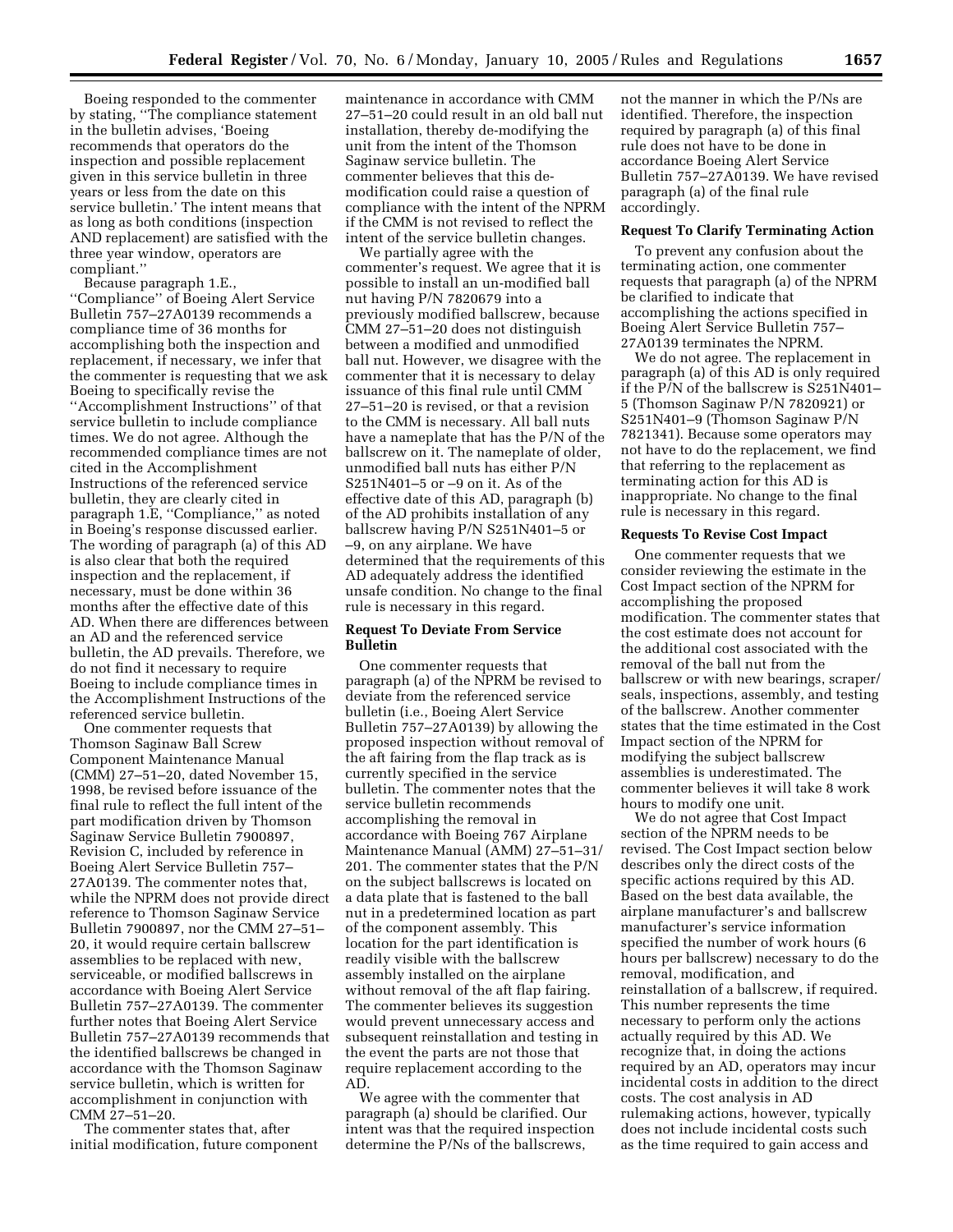close up, time necessary for planning, or time necessitated by other administrative actions. Those incidental costs, which may vary significantly among operators, are almost impossible to calculate. No change to the final rule is necessary in this regard.

# **Conclusion**

After careful review of the available data, including the comments noted above, the FAA has determined that air safety and the public interest require the adoption of the rule with the changes previously described. The FAA has determined that these changes will neither increase the economic burden on any operator nor increase the scope of the AD.

#### **Cost Impact**

There are approximately 979 airplanes of the affected design in the worldwide fleet. The FAA estimates that 644 airplanes of U.S. registry will be affected by this AD.

It will take approximately 1 work hour per airplane to accomplish the required inspection at an average labor rate of \$65 per work hour. Based on these figures, the cost impact of the AD on U.S. operators is estimated to be \$41,860, or \$65 per airplane.

Replacement of a ballscrew with a new or serviceable ballscrew, if required, will take about 3 work hours per ballscrew, at an average labor rate of \$65 per work hour. Required parts will cost about \$8,400 per ballscrew. Based on these figures, we estimate the cost of a repair to be \$8,595 per ballscrew (there are two ballscrews per airplane).

Removal, modification, and reinstallation of a ballscrew, if required, will take about 6 work hours per ballscrew, at an average labor rate of \$65 per work hour. Required parts will cost about \$553 per ballscrew. Based on these figures, we estimate the cost of a repair to be \$943 per ballscrew (there are two ballscrews per airplane).

The cost impact figures discussed above are based on assumptions that no operator has yet accomplished any of the requirements of this AD action, and that no operator would accomplish those actions in the future if this AD were not adopted. The cost impact figures discussed in AD rulemaking actions represent only the time necessary to perform the specific actions actually required by the AD. These figures typically do not include incidental costs, such as the time required to gain access and close up, planning time, or time necessitated by other administrative actions.

# **Authority for This Rulemaking**

The FAA's authority to issue rules regarding aviation safety is found in title 49 of the United States Code. Subtitle I, section 106 describes the authority of the FAA Administrator. Subtitle VII, Aviation Programs, describes in more detail the scope of the agency's authority.

This rulemaking is promulgated under the authority described in subtitle VII, part A, subpart III, section 44701, ''General requirements.'' Under that section, the FAA is charged with promoting safe flight of civil aircraft in air commerce by prescribing regulations for practices, methods, and procedures the Administrator finds necessary for safety in air commerce. This regulation is within the scope of that authority because it addresses an unsafe condition that is likely to exist or develop on products identified in this AD.

# **Regulatory Impact**

The regulations adopted herein will not have a substantial direct effect on the States, on the relationship between the national Government and the States, or on the distribution of power and responsibilities among the various levels of government. Therefore, it is determined that this final rule does not have federalism implications under Executive Order 13132.

For the reasons discussed above, I certify that this action (1) is not a ''significant regulatory action'' under Executive Order 12866; (2) is not a ''significant rule'' under DOT Regulatory Policies and Procedures (44 FR 11034, February 26, 1979); and (3) will not have a significant economic impact, positive or negative, on a substantial number of small entities under the criteria of the Regulatory Flexibility Act. A final evaluation has been prepared for this action and it is contained in the Rules Docket. A copy of it may be obtained from the Rules Docket at the location provided under the caption **ADDRESSES.**

#### **List of Subjects in 14 CFR Part 39**

Air transportation, Aircraft, Aviation safety, Incorporation by reference, Safety.

# **Adoption of the Amendment**

■ Accordingly, pursuant to the authority delegated to me by the Administrator, the Federal Aviation Administration amends part 39 of the Federal Aviation Regulations (14 CFR part 39) as follows:

# **PART 39—AIRWORTHINESS DIRECTIVES**

■ 1. The authority citation for part 39 continues to read as follows:

**Authority:** 49 U.S.C. 106(g), 40113, 44701.

# **§ 39.13 [Amended]**

■ 2. Section 39.13 is amended by adding the following new airworthiness directive:

**2005–01–12 Boeing:** Amendment 39–13936. Docket 2003–NM–166–AD.

*Applicability:* Model 757–200, –200PF, and –200CB series airplanes, line numbers 1 through 979 inclusive; certificated in any category.

*Compliance:* Required as indicated, unless accomplished previously.

To prevent a flap skew due to insufficient secondary load path of the ballscrew of the trailing edge flaps in the event that the primary load path fails, which could result in possible loss of a flap and reduced controllability of the airplane, accomplish the following:

#### **Inspection and Corrective Action**

(a) Within 48 months after the effective date of this AD, do an inspection of the ballscrews of the trailing edge flap system to find their part numbers  $(P/N)$ . If the  $P/N$  of the ballscrew is S251N401–5 (Thomson Saginaw P/N 7820921) or S251N401–9 (Thomson Saginaw P/N 7821341), within 48 months after the effective date of this AD, replace the ballscrew with a new, serviceable, or modified ballscrew, in accordance with the Accomplishment Instructions of Boeing Alert Service Bulletin 757–27A0139, dated June 16, 2003.

#### **Parts Installation**

(b) As of the effective date of this AD, no person may install a trailing edge flap ballscrew, P/N S251N401–5 (Thomson Saginaw P/N 7820921) or S251N401–9 (Thomson Saginaw P/N 7821341), on any airplane.

#### **Alternative Methods of Compliance**

(c) In accordance with 14 CFR 39.19, the Manager, Seattle Aircraft Certification Office, FAA, is authorized to approve alternative methods of compliance for this AD.

#### **Incorporation by Reference**

(d) Unless otherwise specified in this AD, the actions shall be done in accordance with Boeing Alert Service Bulletin 757–27A0139, dated June 16, 2003. This incorporation by reference was approved by the Director of the **Federal Register** in accordance with 5 U.S.C. 552(a) and 1 CFR part 51. Copies may be obtained from Boeing Commercial Airplanes, P.O. Box 3707, Seattle, Washington 98124– 2207. Copies may be inspected at the FAA, Transport Airplane Directorate, 1601 Lind Avenue, SW., Renton, Washington; or at the National Archives and Records Administration (NARA). For information on the availability of this material at NARA, call (202) 741–6030, or go to: *http:// www.archives.gov/federal*\_*register/*